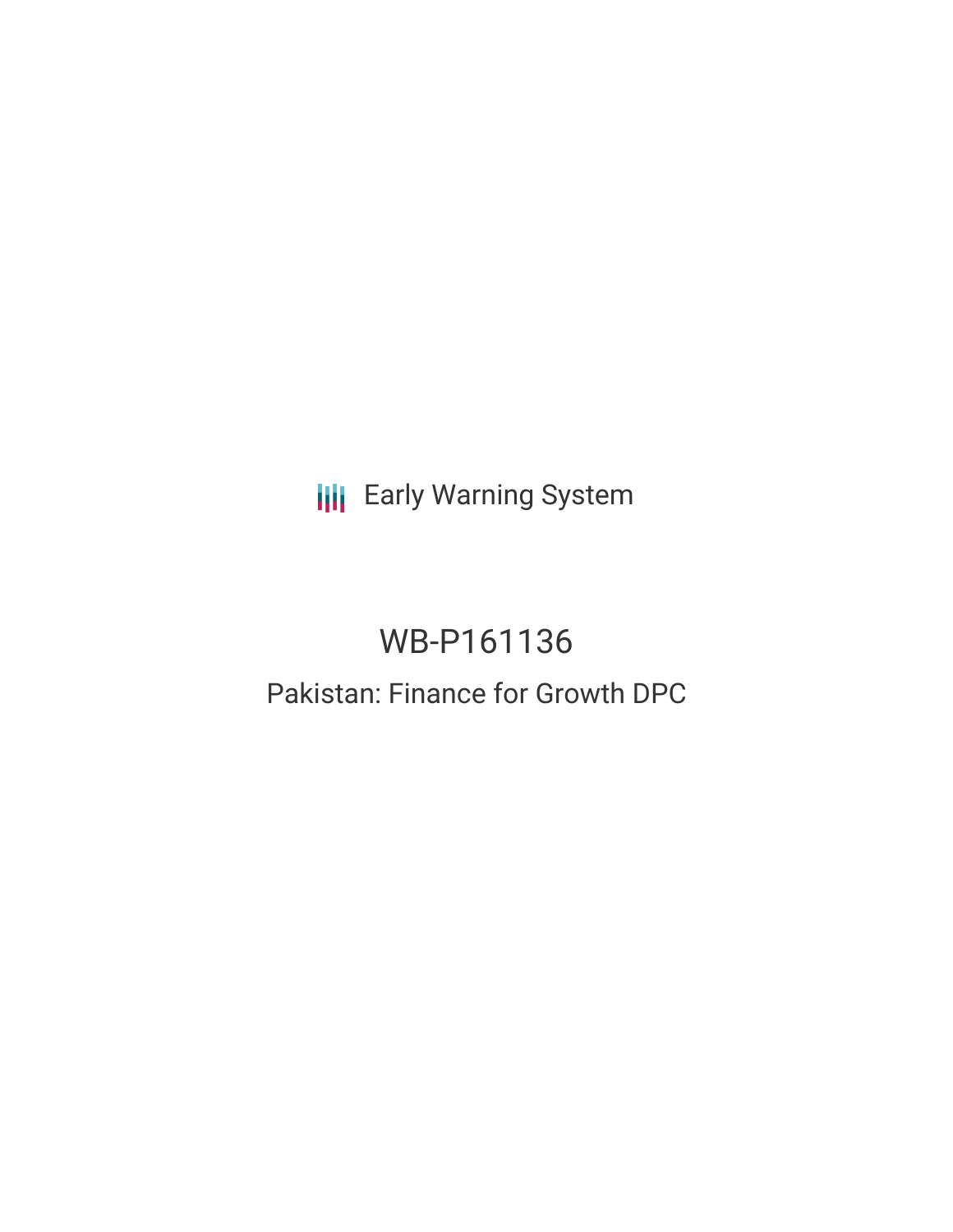

#### **Quick Facts**

| <b>Countries</b>               | Pakistan                     |
|--------------------------------|------------------------------|
| <b>Financial Institutions</b>  | World Bank (WB)              |
| <b>Status</b>                  | Active                       |
| <b>Bank Risk Rating</b>        | U                            |
| <b>Voting Date</b>             | 2017-03-15                   |
| <b>Borrower</b>                | Islamic Republic of Pakistan |
| <b>Sectors</b>                 | Law and Government           |
| <b>Investment Type(s)</b>      | Loan                         |
| <b>Investment Amount (USD)</b> | \$300.00 million             |
| <b>Project Cost (USD)</b>      | \$340.00 million             |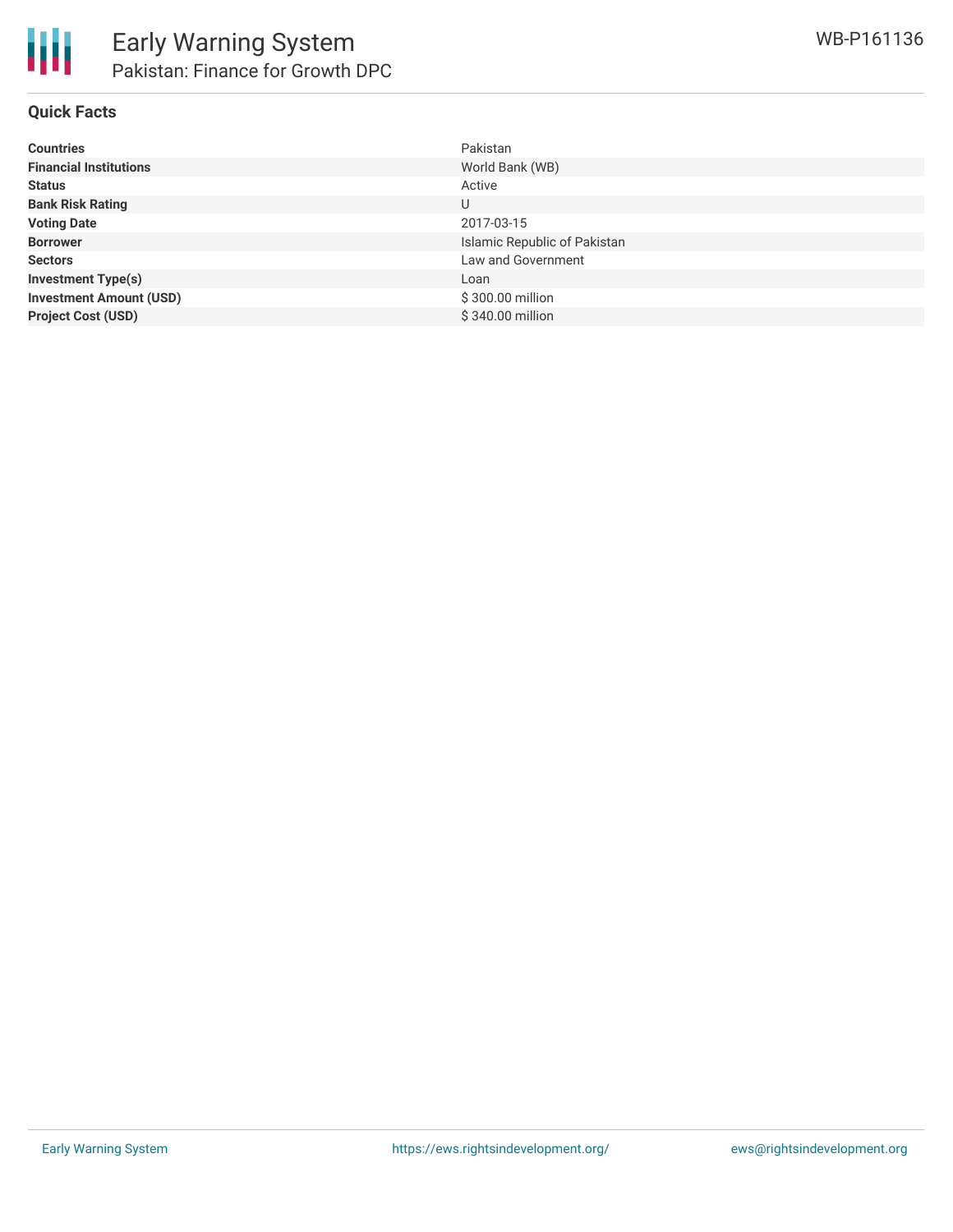

## **Project Description**

According to bank documents, the project has two broad development objectives: (i) strengthen, broaden, and diversify the financial sector to promote financial inclusion; and (ii) improve governance and transparency of the financial sector.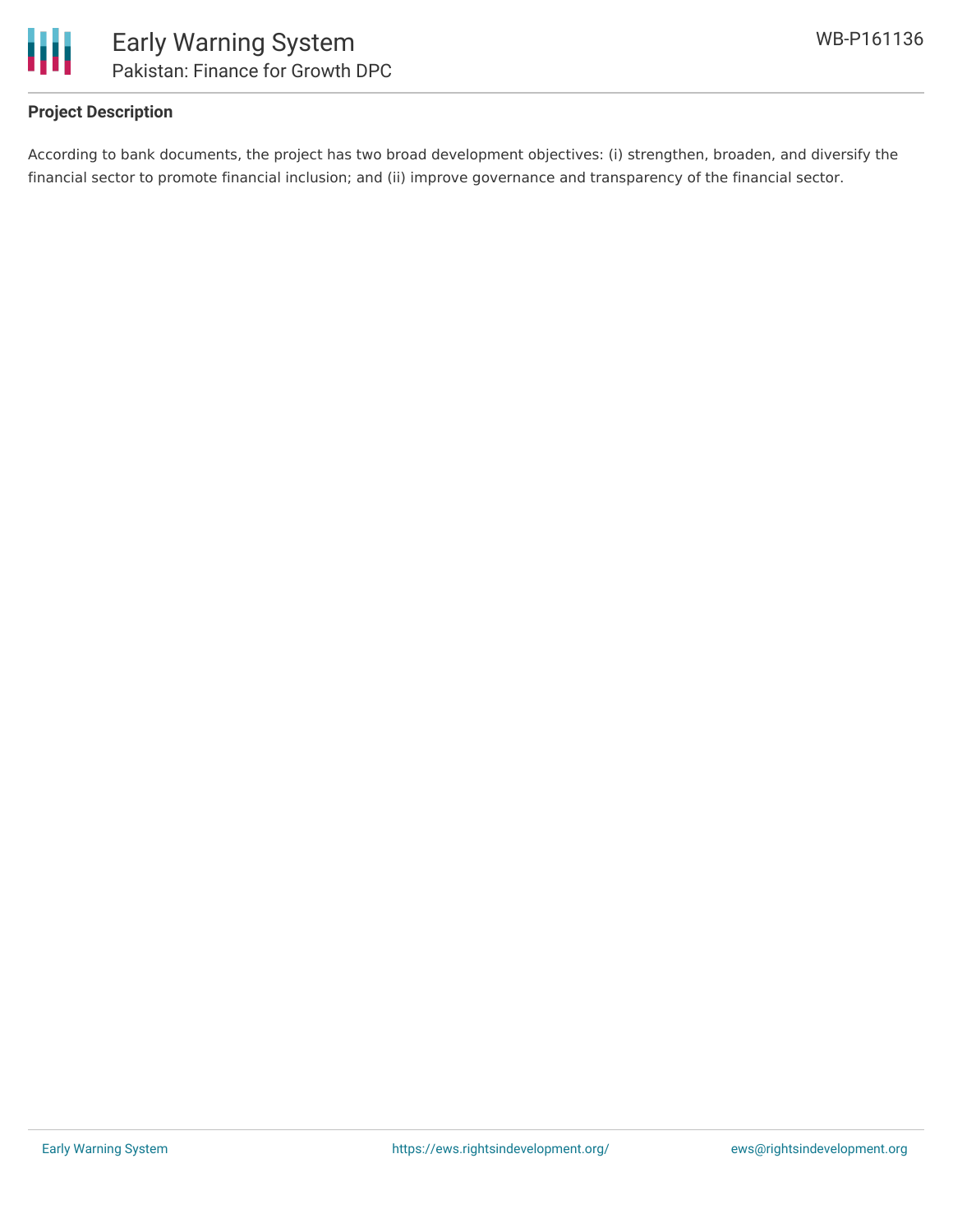

### **Investment Description**

World Bank (WB)

Development Policy Lending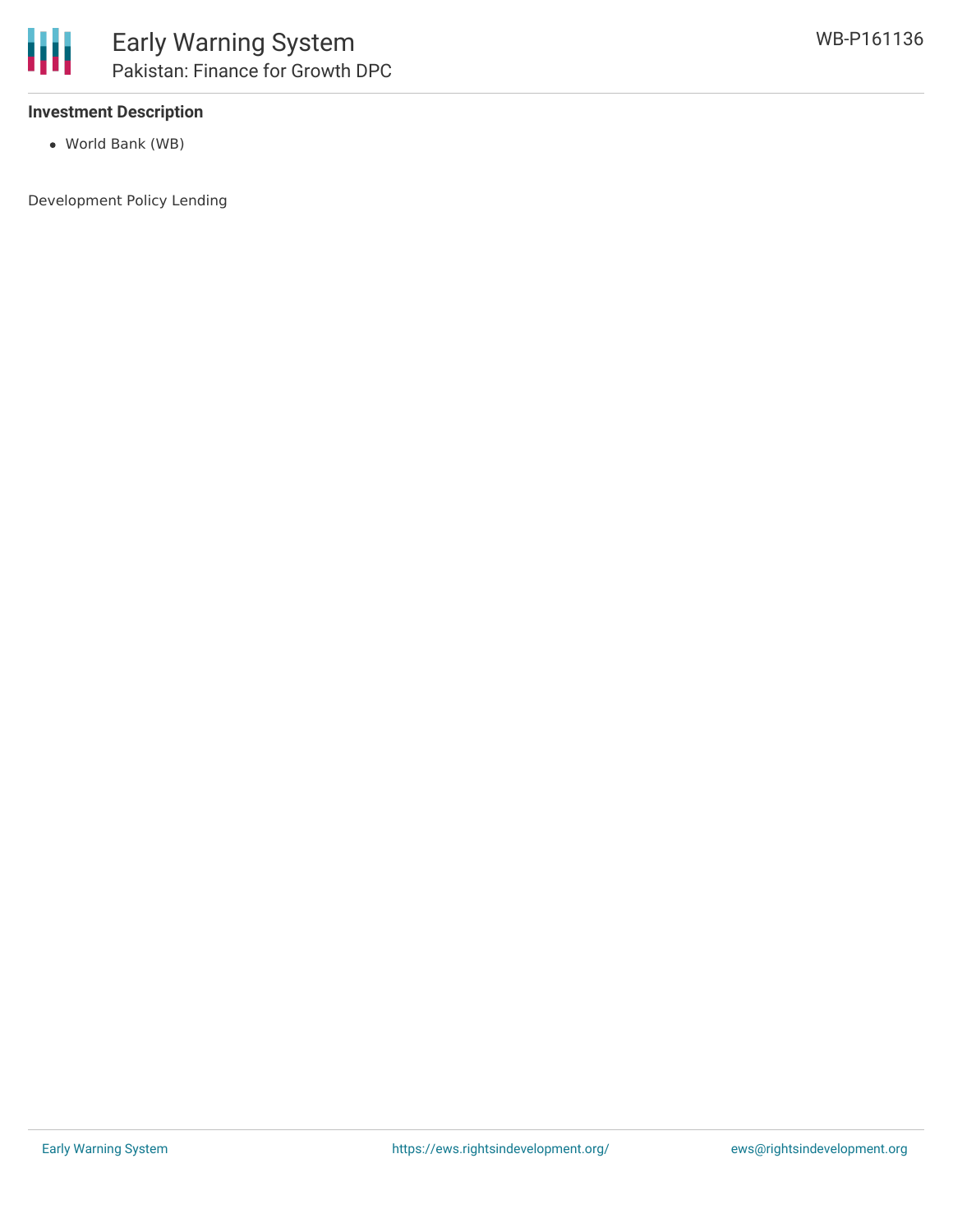

### **Contact Information**

ACCOUNTABILITY MECHANISM OF WORLD BANK

The World Bank Inspection Panel is the independent complaint mechanism and fact-finding body for people who believe they are likely to be, or have been, adversely affected by a World Bank-financed project. If you submit a complaint to the Inspection Panel, they may investigate to assess whether the World Bank is following its own policies and procedures for preventing harm to people or the environment. You can contact the Inspection Panel or submit a complaint by emailing ipanel@worldbank.org. You can learn more about the Inspection Panel and how to file a complaint at: http://ewebapps.worldbank.org/apps/ip/Pages/Home.aspx.